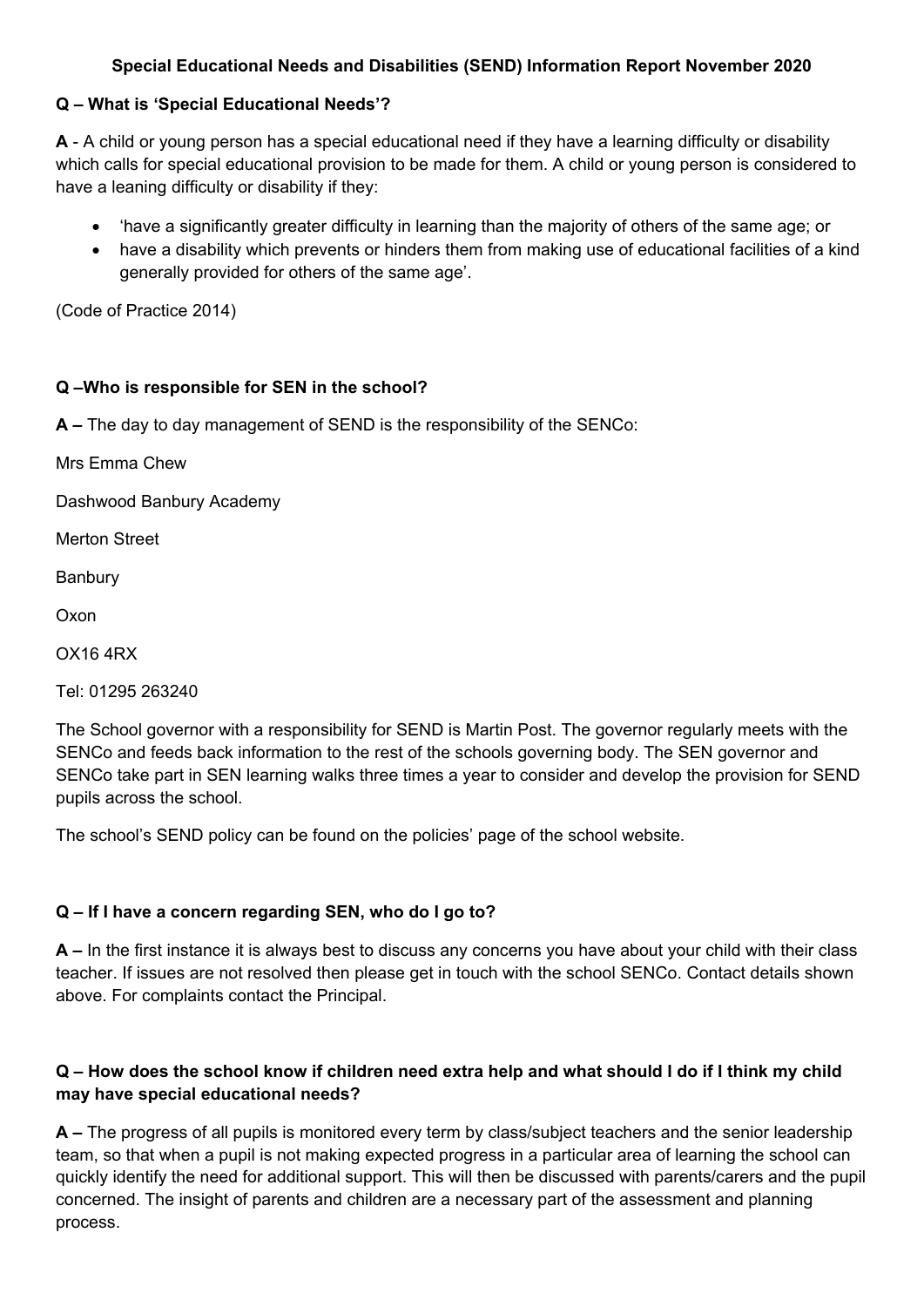If parents/carers have concerns about the progress or attainment of their child they should in the first instance make an appointment to speak to the class teacher to discuss their concerns, who will then liaise with our Special Needs Coordinator (SENCo) as appropriate.

# **Q – What happens if my child is not making the same progress as other children?**

**A –** If the school has concerns that a child is finding certain aspects of learning hard, then we will bring together all the information needed to get a more detailed picture of the child's needs. The school uses Oxfordshire County Council's 'Identifying and Supporting Special Educational Needs' handbook (2017) as a way of identifying if there is a SEND and what levels of support should be expected. It is intended to help all schools have the same approach, wherever they are in Oxfordshire, and covers the four broad areas of SEN:

- Communication and interaction needs
- Cognition and learning needs
- Social, emotional and mental health needs
- Sensory and/or physical needs

For pupils that need SEN provision, the school operates a graduated response to their needs. This acknowledges that some children will benefit from specific support from school or external agencies and as such will be categorised as requiring SEN support. They will be placed on the school's SEN register which is monitored centrally by the local authority.

# **Q – What support is available for a child that requires SEN?**

**A -** This will vary depending on the child's needs but can include:

- Differentiation is planned for groups and individuals according to need: for example, for a child who has Speech, Language and Communication Needs (SLCN), teachers will use simplified language and/or pictures to support them to understand or pre teach new vocabulary.
- Use of individual, pair and small group activities to teach specific skills
- Access to suitable individual or small group intervention programmes
- Models, images and multisensory resources to promote understanding
- Any adaptions needed to the physical environment to help with access to learning.

### **Q – What is an 'Education, Health and Care Plan'?**

**A –** An **EHC plan** is a legal document that describes a child or young person's special educational, health and social care needs, explains the extra help that will be given to meet those needs and how that help will support the child or young person to achieve what they want to in their life. They are written in consultation with professionals, parents/carers and the child.

### **Q – What specific resources does this school offer?**

**A –** A range of support is available throughout the school (these list provide an overview but are not exhaustive):

# **Cognition and learning:**

**Literacy**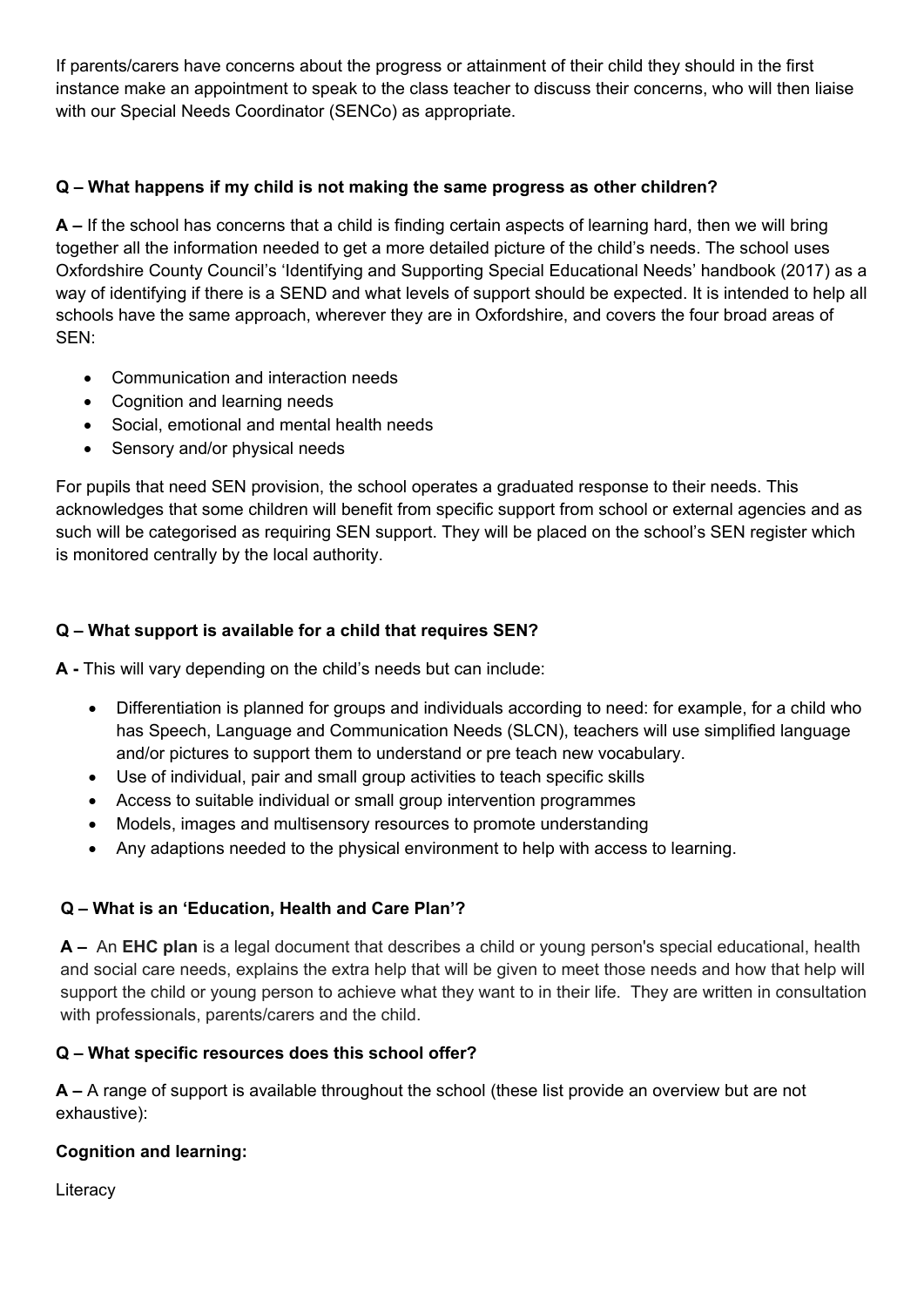- Reading Recovery Programme using graded phonic books (individual) Ready Readers KS1, Rapid Readers KS2
- Lexia is a 1-1 programme used online
- Accelerated Reader helps pupis to engage in reading as well as providing vital reading age data.
- Toe by Toe
- Direct Phonics (group)
- Precision teaching (individual word reading)
- Differentiated phonic and spelling in targeted groups
- Paired reading
- Write from the Start (handwriting)
- Pre teaching vocabulary

#### Maths

- Numbers Count (individual / or small group)
- Small group interventions using PiXL
- Use of additional resources such as numicon to support the CPA approach (concrete, pictorial, abstract)

### **Social, emotional and mental health:**

- SEAL (language, social and emotional development, group)
- Individual Behaviour Plan or a Pastoral Support Plan
- Risk Assessments
- Planning for transition times
- Individual visual timetable
- Support through Place2Be
- Thinking zone areas in every room

### **Communication and interaction:**

- Spirals programme (using language skills to teach social skills, group)
- Individual social stories
- Talk Boost a structured programme to boost a children's communication
- Language for Thinking
- Lego Therapy

#### **Sensory and/or physical**

- Occupational Therapy
- Disabled toilet and changing facility
- Alternatives to traditional written formats considered, i.e. use of laptops, IPads
- Use of sensory resources such as chew toys or lights

### **Q – What specialist expertise does the school have access to?**

**A –** There are members of staff within the school with specific expertise in SEN as well the ability to call on external experts:

#### **Internally:**

- Special Educational Needs Co-ordinator (SENCo) who is also a trained 'Numbers Counts' teacher that regularly reports into the Senior Leadership Team and the Governors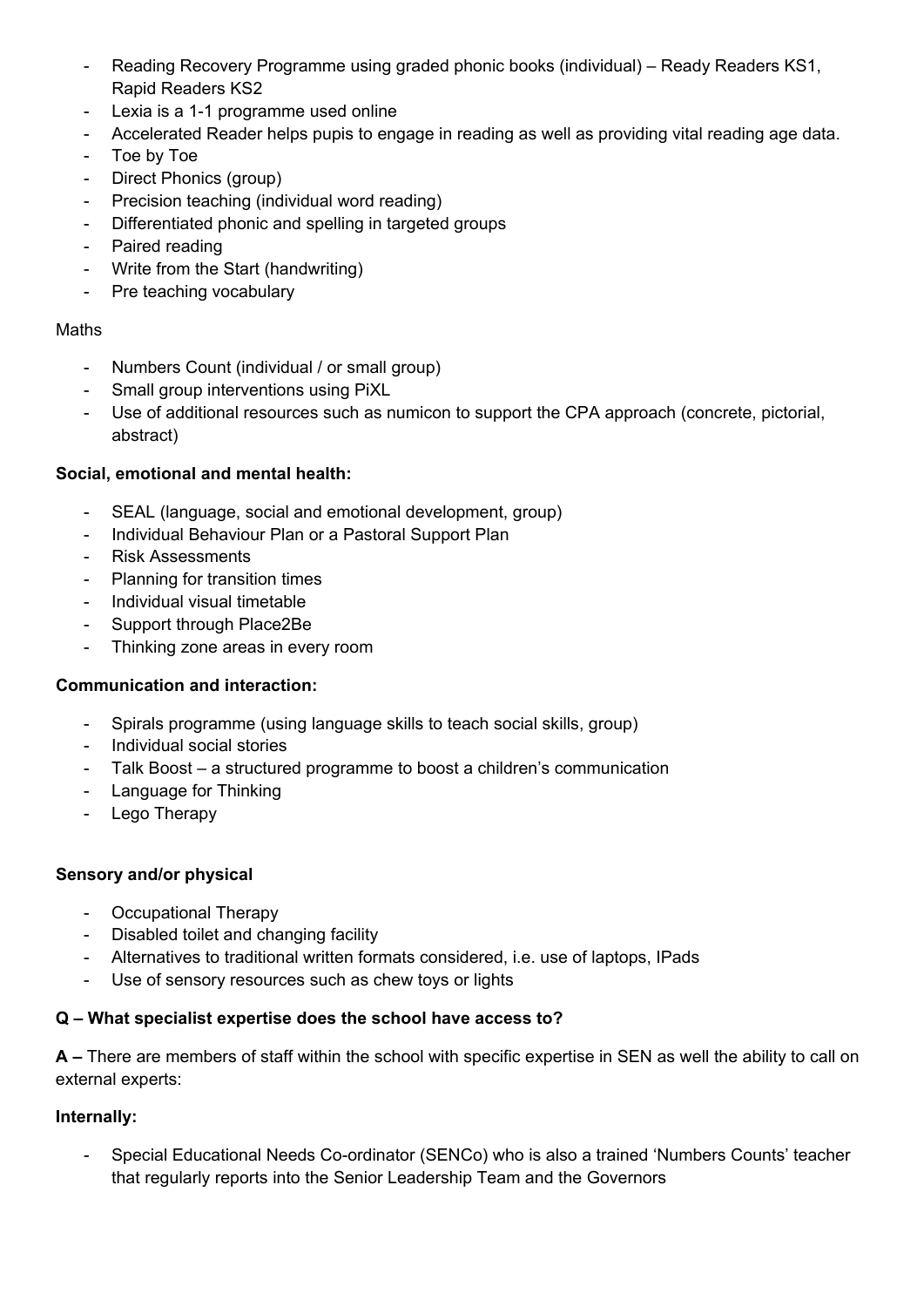- Teachers who are regularly trained and briefed by the SENCo to ensure their practice is up to date and differentiated outcomes for all learners are secure
- Trained teaching assistants that can deliver specific, targeted interventions

# **Externally:**

-Educational Psychologist (This is a traded service and the school can buy into it, if required).

- Special Needs Advisory teacher (SNAST) (This is a traded service and the school has bought into the equivalent of half a day a week).

- Early Years Special Educational Needs Inclusion Teacher (EYSENIT)
- Speech and Language Therapist

- Special Educational Needs Support Service (SENSS): Physical Disability Team/Visual Impairment Team/Hearing Impairment Team/ Communication and Interaction Service

- The Integrated Therapies Team (Physiotherapy, Occupational Therapy, Speech and Language Therapy)
- Behaviour Support
- School Health Nurse
- Getting Help (Formerly PCAMHS) consultation line
- We work with Social Care and Parent Partnership and the HUB

All external partners we work with are vetted in terms of safe guarding and when buying in additional services we monitor the impact of any intervention against cost, to ensure a value for money service.

Both school and parents/carers can access a wider array of services by searching through the local authority's Local Offer (via Oxfordshire County Council Website).

### **Q- What training have the staff supporting children and young people with SEND had or are having?**

**A -** We regularly invest time and money in training our staff to improve provision and to develop enhanced skills and knowledge.

Our special Educational Needs Co-ordinators (SENCo) is a qualified and experienced teacher.

All our teachers hold qualified teacher status and all staff members, including TAs and HLTAs, receive regular training to best support our pupils with SEND, for example in Autism, Speech and Language needs.

# **Q – How is a pupil with SEND monitored to ensure they are making progress?**

**A –** All pupils on the SEN register will have an Individual Pupil Profile or Individual Behaviour plans that clearly states strengths and weaknesses and the relevant strategies and interventions needed to work towards achieving anticipated personal outcomes. These pupil profiles and outcomes are reviewed and updated three times a year and the rates of progress made will inform what the next steps will be in their learning.

The school also monitors the equality of individual and group interventions by scrutinising practice through lesson observations and provision management of intervention plans. We monitor the progress of all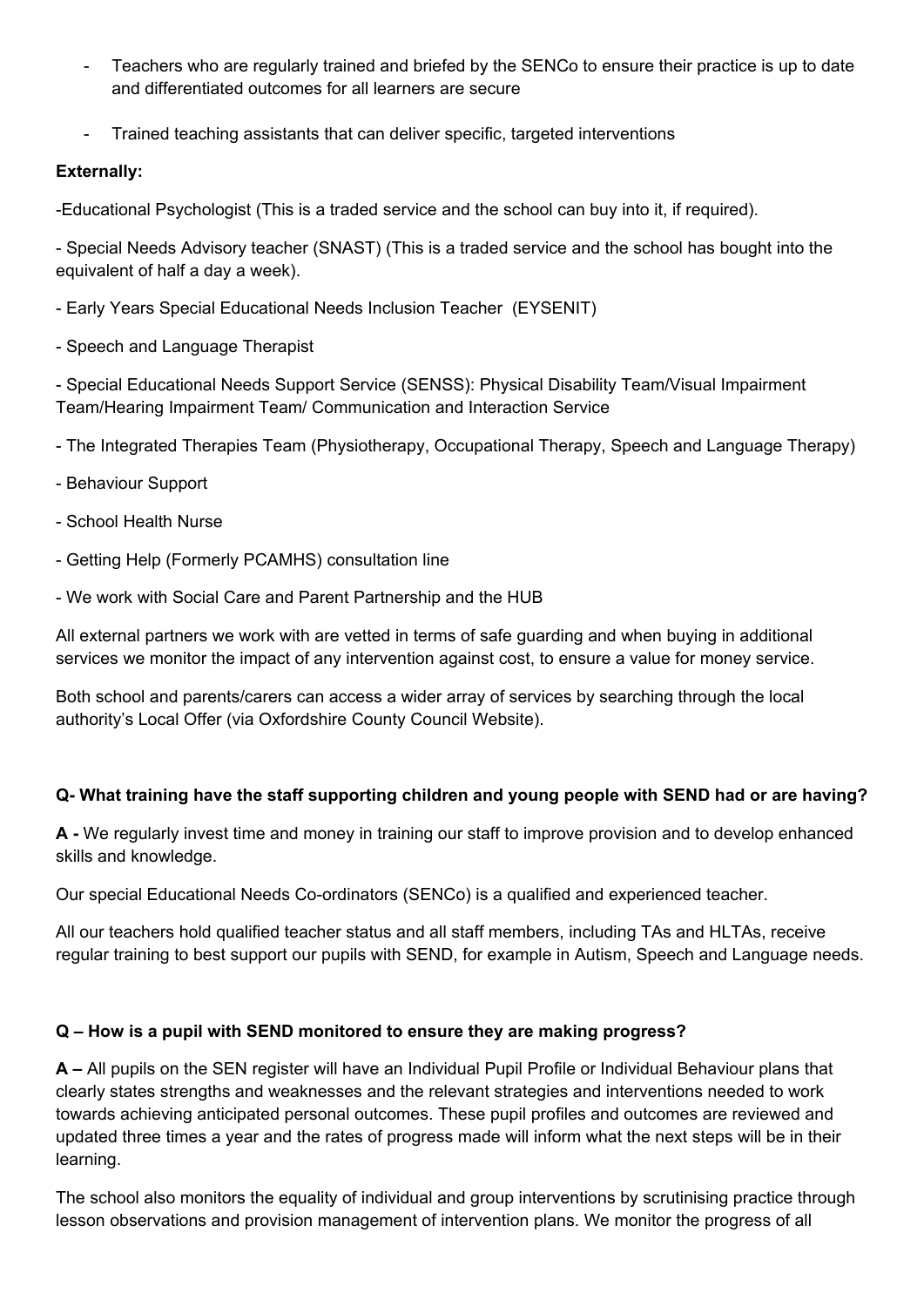children receiving additional support to ensure that the provision we have put in place is having the impact we are expecting.

Governors are responsible for monitoring the effectiveness of the provision in place for pupils identified with SEND and they will report from the SENCo on the progress of pupils with SEND.

### **Q – How will I know how my child is doing and how will you help me to support my child's learning?**

**A –** Annual reports and once termly Parent' Evenings give all parents and carers regular feedback on their child's up to date academic levels, individual reading, writing and maths targets and any behavioural, emotional or social difficulties.

Where appropriate, parents/carers, may be contacted mid-term to discuss the support that the school are providing and how they can help their child at home: this may be a phone call or a meeting. Pupils' views will be obtained and when appropriate, they may attend all or part of any meeting.

# **Q – What support will there be for my child's overall well-being?**

**A –** The well-being of all of our pupils is our primary concern at Dashwood Banbury Academy. They are supported with their social and emotional development throughout the school day, through the curriculum and extra-curricular activities. Personal, Social and Health Education (PSHE) are integral to our curriculum.

Additional support from specialist staff is arranged as needed for individual pupils, both in and out of the classroom; a tailored personal plan may be put in place for pupils with the highest need.

Our Behaviour Policy; which includes guidance on expectations, rewards and consequences is fully understood and in place by all staff.

We regularly monitor attendance, support pupils returning to school after absence and take the necessary actions to prevent prolonged unauthorised absence.

Relevant staff are trained to support medical needs and in some cases all staff receive training. We have a medical policy in place.

Pupils' views are sought through school council, pupil voice surveys and other forums.

### **Q – How will my child/young person be included in activities outside the classroom including school trips?**

**A –** Our SEND Policy promotes involvement of all of our learners in all aspects of the curriculum including activities outside the classroom.

Where there are concerns for safety and access, a personalised risk assessment is carried out to consider if reasonable adjustments can be made to meet any additional needs; if appropriate parents/carers are consulted and involved in planning.

### **Q – How accessible is the school environment?**

**A –** We have an Accessibility Plan [Accessibility Plan](https://dashwood.academies.aspirationsacademies.org/wp-content/uploads/sites/8/2020/06/accessibility-plan-dashwood-2019-2021.pdf) in place and where feasible, make reasonable adjustments to improve the accessibility of our environment to meet individual needs. Our policy and practice adheres to The Equality Act 2010.